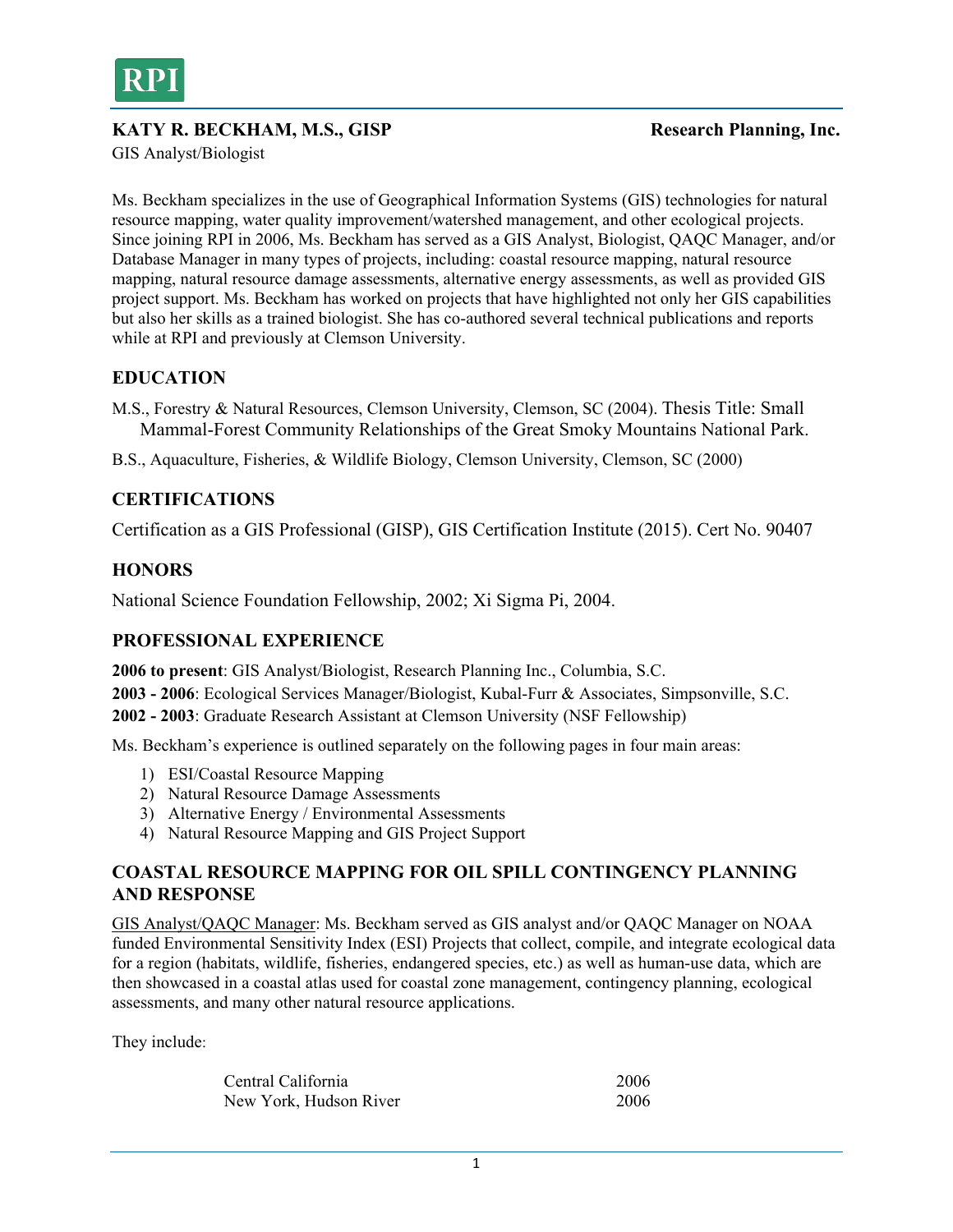| Washington, Puget Sound & Strait of Juan de Fuca | 2006      |
|--------------------------------------------------|-----------|
| Alabama                                          | 2007      |
| Maryland (2 volumes)                             | 2007      |
| Northern California                              | 2008      |
| Mississippi                                      | 2009      |
| New York, Long Island Sound                      | 2009      |
| Southern California                              | 2010      |
| North Carolina (3 volumes)                       | 2011      |
| Florida Panhandle (added role of QAQC Manager)   | 2012      |
| South Florida                                    | 2013      |
| Texas, Upper Coast                               | 2013      |
| Louisiana                                        | 2013      |
| Delaware Bay                                     | 2014      |
| Mississippi River                                | 2014      |
| Washington/Oregon                                | 2014      |
| Georgia                                          | 2015      |
| South Carolina                                   | 2015      |
| Chesapeake Bay                                   | 2016      |
| Southwest Florida                                | 2016      |
| Great Lakes Mackinaw Straits                     | 2019      |
| East Florida                                     | 2020      |
| St Marys River                                   | 2021      |
| <b>St Lawrence River</b>                         | 2021      |
| Florida Panhandle Update                         | 2021      |
| Texas ESI Update                                 | 2019-2022 |
| Lake Erie System                                 | 2022      |
|                                                  |           |

Her roles include: 1) Oblique photography interpretation and classification of shoreline; 2) Data acquisition; 3) Biological and Human-Use data digitization; 4) Digital data manipulation; and 5) QAQC review for data integrity as well as metadata production.

# **NATURAL RESOURCE DAMAGE ASSESSMENTS**

GIS Analyst/Database Manager: Ms. Beckham has served in GIS support roles for several natural resource damage assessments during her time at RPI. Those duties include(d): 1) Database Management; 2) QAQC; and 3) data compilation/digitization for shoreline oiling quantification procedures.

**2006: GIS Analyst. Bouchard 120 Spill Natural Resource Damage Assessment.** Ms. Beckham compiled data for digital quantitative analysis of shoreline oiling extent and impact.

**2007: GIS Analyst and biology project support. Obed Wild and Scenic River Natural Resource Damage Assessment.** Ms. Beckham compiled GIS data dictionary of relevant datasets to be used in environmental assessments.

**2007: GIS Analyst/Database QA. Citgo Natural Resource Damage Assessment.** Ms. Beckham performed QAQC on data from Shoreline Cleanup Assessment Team (SCAT) and created spatial files as part of the GIS component.

**2008: GIS Analyst. Cosco Busan Natural Resource Damage Assessment.** Ms. Beckham performed database and GIS file QAQC as well as providing data management.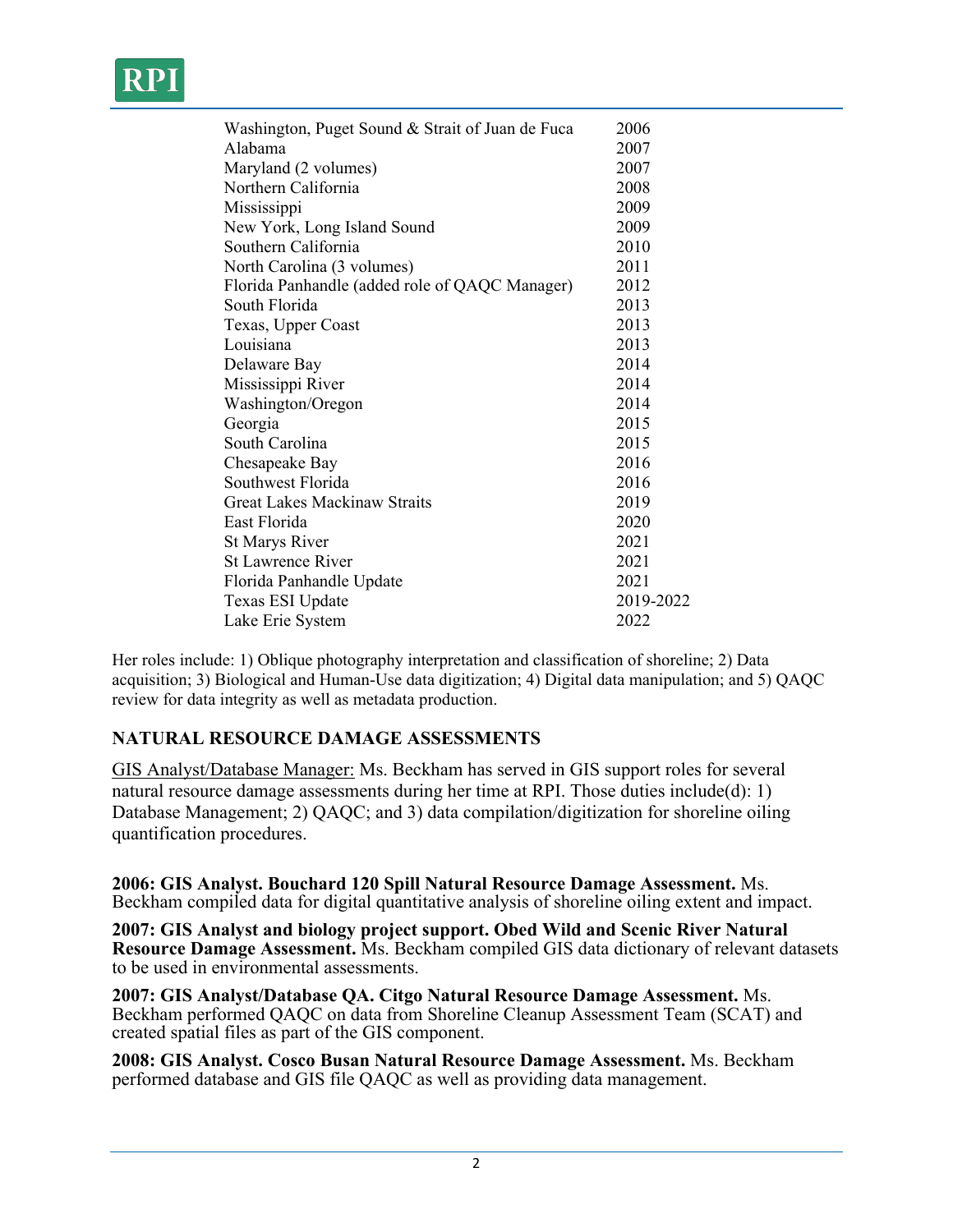

**2008: GIS Analyst. Selendang Ayu Natural Resource Damage Assessment**. Ms. Beckham georeferenced shoreline oiling segments to high resolution mosaic imagery. These segments were derived from Shoreline Cleanup Assessment Team (SCAT) efforts subsequent to the 2004 oil spill in the Aleutian Islands of Alaska.

**2015-2016: Support Scientist.** *Deepwater Horizon* **Oil Spill NRDA Restoration Planning, Gulf-wide.** Ms. Beckham contributed to NOAA and DOI NRDA restoration planning efforts, particularly for NEPA compliance, with a support role in preparation of the *Deepwater Horizon* programmatic Biological Assessment and Biological Opinion addressing potential impacts of possible restoration projects on threatened and endangered species.

## **ALTERNATIVE ENERGY / ENVIRONMENTAL ASSESSMENTS**

GIS Analyst/Biologist/Database Manager: Ms. Beckham has served in GIS support roles for several alternative energy/environmental assessments. Those duties include(d): 1) GIS Analyst; 2) Biologist; and 3) Database Management.

**2007: GIS Analyst and Biology support. Worldwide Synthesis and Analysis of Existing Information Regarding Environmental Effects of Alternative Energy Uses on the Outer Continental Shelf for the Minerals Management Service (MMS 2007-038).** Ms. Beckham's duties included: 1) organization of bibliographic annotations pertaining to the literature cited in the document; 2) cooperation with government and private organizations in efforts to obtain all research related to alternative energy, particularly from wind farms, with respect to sea turtles; and 3) compilation of a GIS data dictionary of all benthic spatial data.

**2007: Biologist. Critical Technical Review and Evaluation of MMS Site-Specific Study Techniques for the Minerals Management Service Marine Minerals Program (MMS 2007- 047).** Ms. Beckham reviewed benthic studies to create a comparison schematic of benthic sampling methods.

**2009 – 2012: GIS Analyst and Database Manager. South Atlantic Information Resources: Data Search and Literature Synthesis for the Bureau of Ocean Energy Management, (BOEM 2013-01157).** Ms. Beckham supported the BOEM South Atlantic Synthesis by performing literature searches, creating an annotated bibliography complete with abstracts and keywords, serving as day-to-day management of requests from Principal Investigators from each subject area, and creating a spatial component with GIS technologies reflecting study areas from each piece of literature.

### **NATURAL RESOURCE MAPPING AND PROJECT SUPPORT**

GIS Analyst/Biologist/Database Manager: Ms. Beckham has served as GIS analyst, Biologist, and/or Database Manager for several natural resource mapping projects as well as provided GIS support role for other projects RPI has completed.

**2006: Biologist. Department of Transportation's Research and Special Programs Administration's Best Management Practices Project.** Ms. Beckham evaluated and compiled threatened and endangered species range data and human interaction issues, as well as coordinated with the U.S. Fish and Wildlife Service on appropriate practices for species protection during pipeline repairs.

**2006: GIS Analyst. Petrobras**. Ms. Beckham converted GIS data from Portuguese to English and created a mapping project for display of the data.

**2006 – 2012: GIS Analyst. EPA and S.C. Department of Health and Environmental Control (DHEC) Non-Point Source Pollution Projects.** Ms. Beckham provided GIS project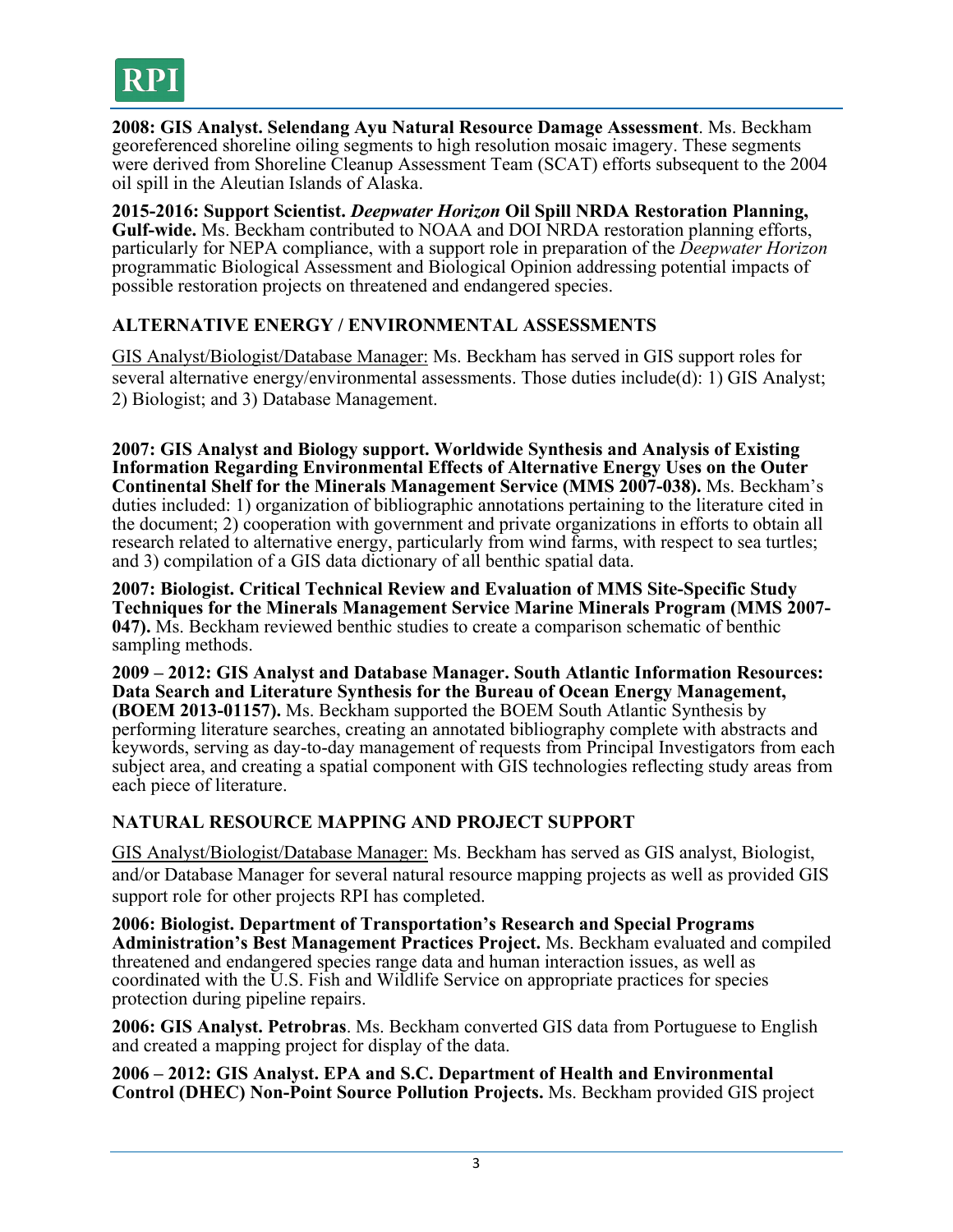

support for 5 watersheds on the Impaired Waters and Total Maximum Daily Loads (TMDLs) Section 303(d) list of the Clean Water Act. In 2009, Ms. Beckham also performed an intensive GIS analysis of predictive factors related to pollution run-off in both agricultural and septic environments. The analysis was used to solicit participation in the cost-share program, in efforts to disseminate funds more effectively in the reduction of non-point source pollution.

**2007: GIS Analyst. Motley Rice**. Ms. Beckham created wind rose diagrams and maps for litigation support.

**2008: GIS Analyst. Jeddah Assessment project.** Ms. Beckham created renderings of a proposed monitoring system using three-dimensional GIS visualization software. Video animations were also created to allow the monitoring system to be viewed from all aspects.

**2008 – 2009: GIS Analyst. NOAA Gulf of Mexico Marine Debris Project.** Ms. Beckham performed routine updates to the Gulf of Mexico Marine Debris Program (GOMMDP) maps & Google Earth files. Cartographic products were created for placement on GOMMDP websites. This program, launched in August 2006 in response to the coastal impacts of Hurricanes Katrina and Rita, surveyed more than 1,500 square nautical miles of nearshore waters along the coast of Alabama, Mississippi, and Louisiana for potential marine debris objects.

**2009 – 2012: GIS Analyst. NOAA Arctic Initiative Project.** Ms. Beckham compiled data dictionary of pertinent GIS data as well as mapping projects to visualize arctic erosion characteristics in the study area.

**2010: GIS Analyst. Haiti Watershed Initiative (WINNER).** Ms. Beckham developed visualization tools in Google Earth for watershed project datasets as part of an initiative aimed at increasing agricultural productivity by making agricultural information more accessible.

**2010: GIS Analyst/Database Manager. Abu Dhabi Coastal Environmental Atlas**. Ms. Beckham populated and provided QAQC services of a non-spatial database as part of the Abu Dhabi Coastal Environmental Atlas.

**2017: GIS Analyst. Hurricanes Irma and Maria**. Ms. Beckham assisted with classification of marine debris to support removal efforts for NOAA and Coast Guard using high resolution aerial and satellite imagery.

**2017 – 2019: GIS Analyst. USDOT Pipeline and Hazardous Materials Safety Administration (PHMSA).** Ms. Beckham collected and analyzed state drinking water data ensuring consistency and completeness for inclusion in GIS models to create drinking water unusually sensitive areas (USAs) for the entire country in the event of a hazardous liquid pipeline accident.

**2017 – Present**: **GIS Analyst. Third Party Mid-Barataria Sediment Diversion EIS: Barataria and Lower Mississippi River Basins**. Ms. Beckham is responsible for data compilation, QAQC, GIS analysis and mapping support for numerous wetland and aquatic resources sections.

**2019: GIS Analyst/Biologist. Treasury RESTORE Act Best Available Science (BAS) review** for a marsh restoration project located in Southeastern United States. Ms. Beckham reviewed documentation to ensure consistency with current science methodology.

**2019 – 2020: GIS Analyst. Treasury RESTORE Act Environmental Compliance (EC) reviews** for coastal flood protection and related infrastructure. The project locations covered a wide range of coastal counties in TX including Aransas, Brazoria, Cameron, Galveston, Hidalgo, and Willacy. The projects were focused on coastal erosion control, flood control, habitat restoration, hydrologic restoration, shoreline stabilization, storm surge protection, and improvements to water quality through bulkhead repair, levee repair, groin rehabilitation, and/or waterway debris removal.